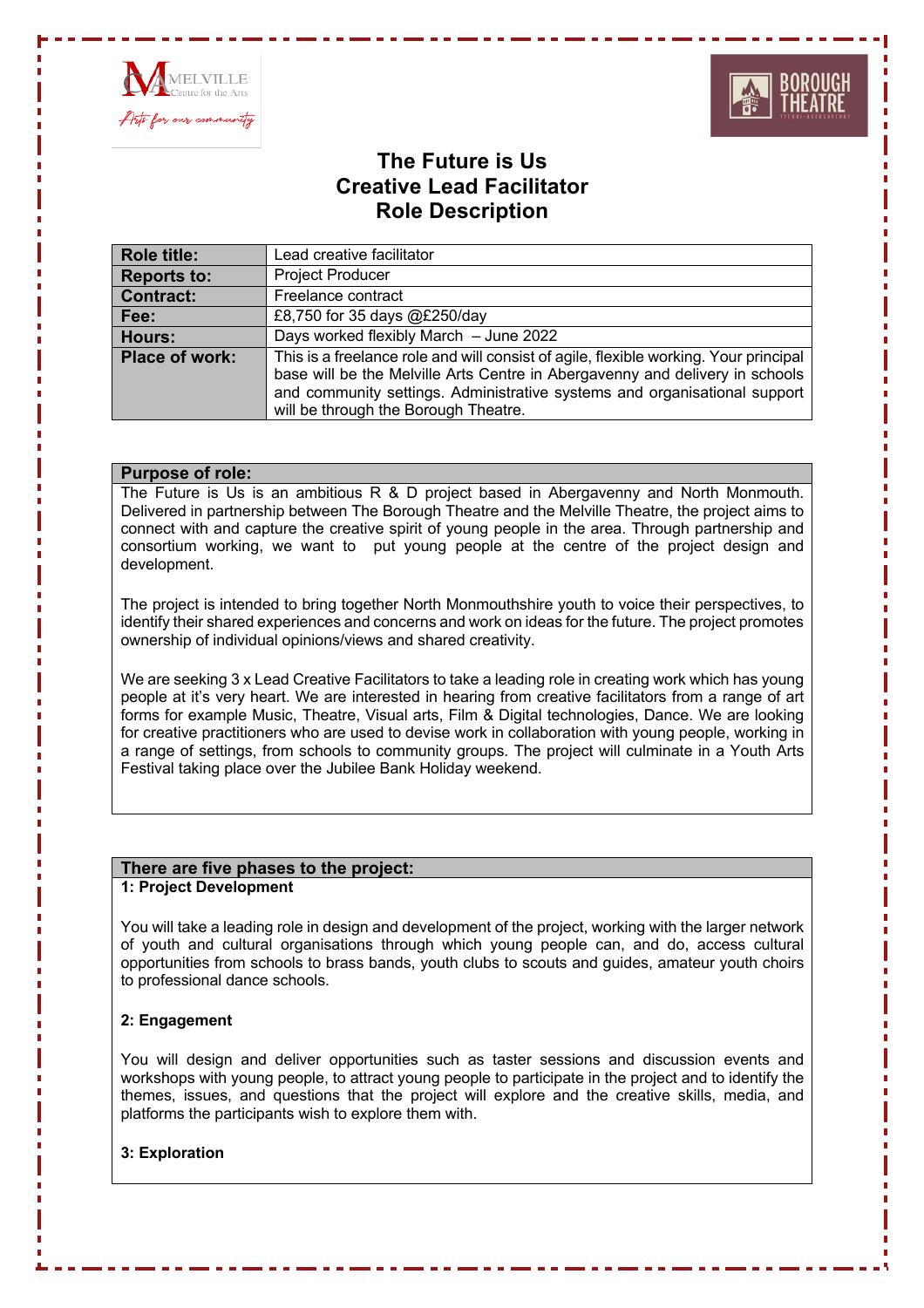



You will devise, support, and initiate activity that builds creative industry skills, that allows reflection, exploration, analysis and comment on subjects and themes identified in the previous phase.

# **4: Coming Together**

The work will culminate in a Youth Arts Festival, taking place over the Jubilee Bank Holiday Weekend  $(2<sup>nd</sup>$  to  $5<sup>th</sup>$  June 2022) You will devise and organise frameworks and events to showcase the skills, cultural activity and aspirations of the young people. Shaped by the project process the format may be a mini arts festival, a series of performances or exhibitions, a local youth conference, a take over town event or arts activity weekend.

# **5: Evaluation**

As a Creative Lead Facilitator, you will be expected to engage with and feed into the evaluation process of the project.

## **Key tasks & responsibilities:**

- To take a leading role in designing the programme of work, taking special care to include opportunities to connect with and devise new work in close collaboration with young people in the area.
- Deliver a programme of arts activity in schools and community settings
- In collaboration with the Project Producer and working as part of a team of Creative Lead Facilitator, to plan for, work towards and deliver a Youth Arts Festival in June 2022
- To work effectively to communicate with Project Producer and other members of the team, through regular updates and meetings
- To adhere to Monmouthshire County Council policies as necessary

### **Essential Criteria:**

- A proven track record of delivering high quality inclusive youth arts and participant focussed projects.
- A creative force, keen to enable others to access the creativity within them and willing to mentor the next generation of artists.
- Ability to listen to and engage with young people in creative ways.
- Experience in and broad understanding of and commitment to voluntary and amateur cultural activity
- Knowledge and experience of the Welsh arts/cultural sector and infrastructure
- Documented experience in delivering workshops and facilitating the creative process in a flexible, agile manner
- Mobility to travel around North Monmouthshire
- Willingness to work weekends and evenings when necessary
- Knowledge of and ability to work within existing safeguarding policies and procedures
- A current DBS check

#### **Desirable Criteria:**

The ability to speak and communicate in the Welsh Language